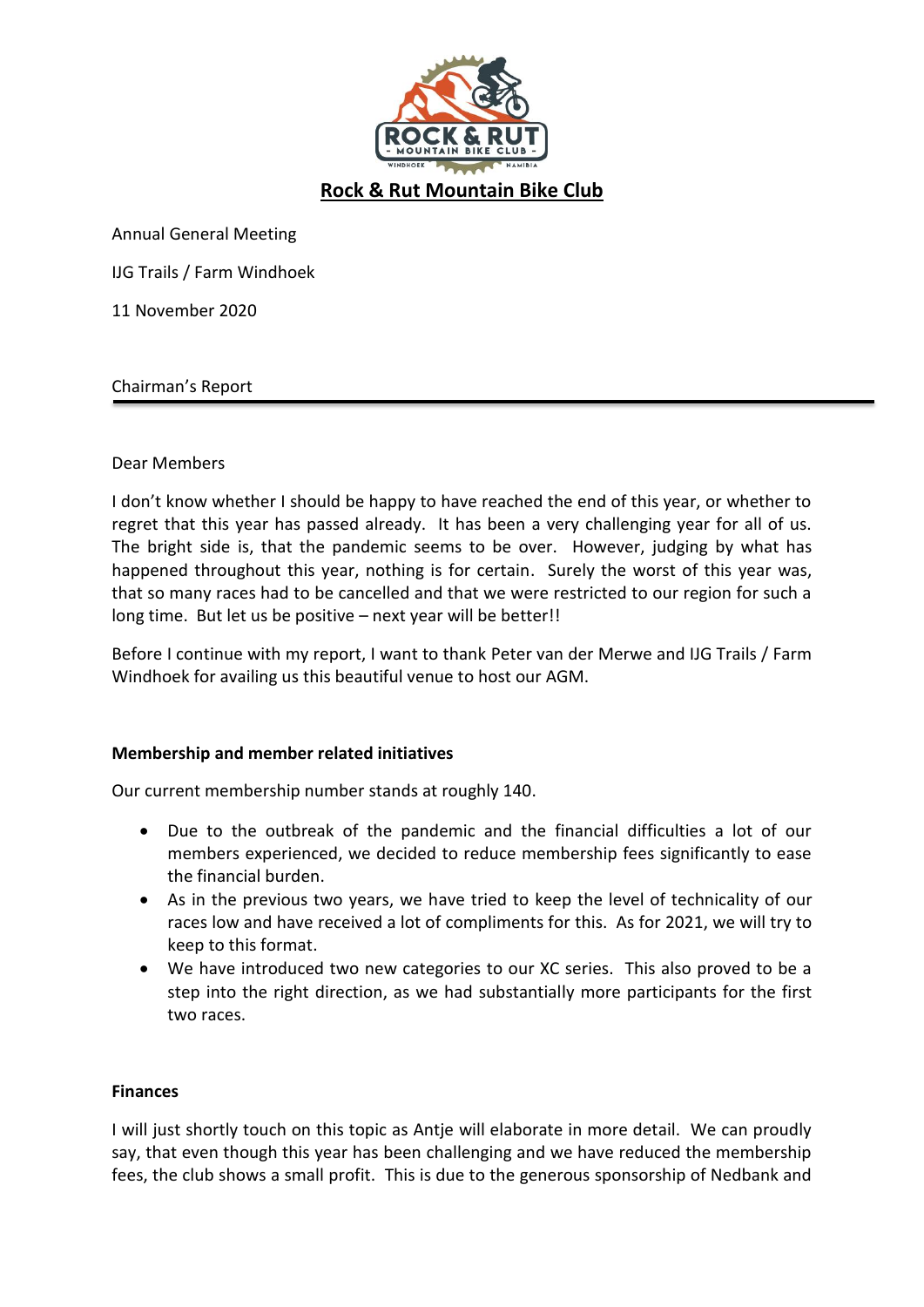

our very successful Otjihavera Event. So all in all the financial position of the club remains healthy.

## **Nedbank MTB Challenge**

This year the Nedbank MTB Challenge was once again offered, and we were privileged to be able to host this prestigious event. The event was held at the Waldorf School. Pieter van der Merwe provided a great route covering almost all of the single tracks on IJG Trails / Farm Windhoek. We had approximately 340 entrants for the three distances. Winners in the Elite 50km category were Brandon Plaatjies and Michelle Vorster.

#### **Nedbank XC series**

As the name suggests, Nedbank has once again been the title sponsor of our series even though we were not able to host the full series. This year, again due to the pandemic, the series only consisted of three races. The first two events were in the same format as in previous years. As mentioned before, we had significantly more entries. We introduced two new categories: the Marathon and e-Bike category. This seemed to be a good initiative, as the Marathon category had the most entrants for these events. For the third and final event, we decided to do it in form of a virtual race on Strava. We did experience some minor teething problems, but in general received positive feedback from the participants.

Due to the fact, that we could only have three events for this year's series, it was decided that competitors had to take part in all three events to be eligible for the final ranking. Thus the ranking was calculated favouring those that started in all three races and these were therefor placed at the top of the ranking in the respective categories. Those that only took part in one or two races, were placed below according to the points earned. In the men's elite categories where all competitors only took part in two races, we used the best combined time to establish the winner for the series

We sincerely thank Nedbank for their continued support and African Marketing for coming aboard this year as a supporting sponsor. Like I said before, we remain positive that we can host an entire series again next year, maybe even a UCI level 1 race, and look forward to yet another year of great co-operation.

A big word of thanks surely has to go to Peter van der Merwe for providing our great tracks and keeping them in such good shape.

A huge shout out to the local bike shops for providing technical assistance at the events. Without all of these awesome partners, we can definitely not host events on this level.

#### **Nedbank Namibian National XCO Championships**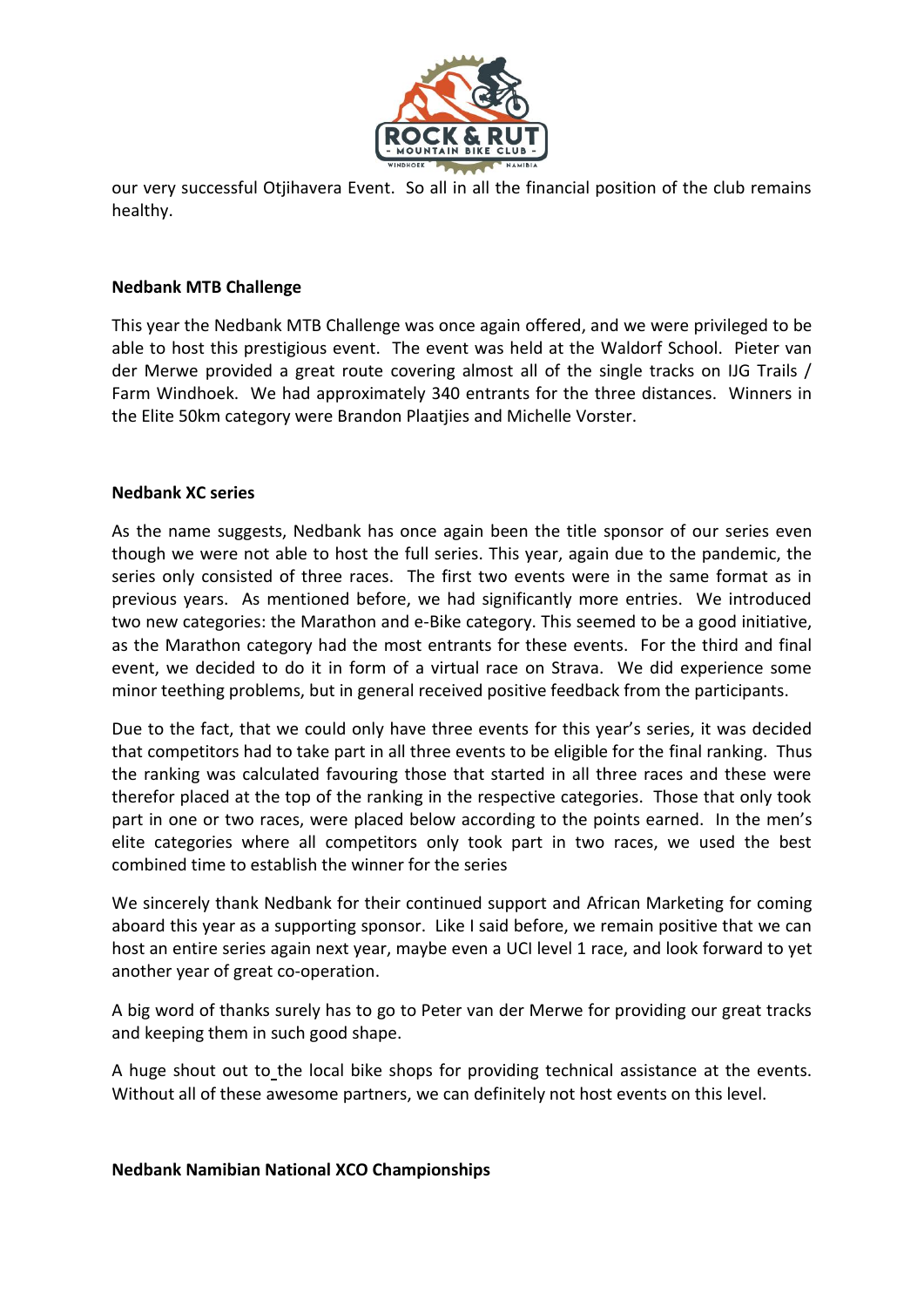

The XC Nationals with Nedbank as a title sponsor, yet again, were held on Sunday, 12 July. The track was once again prepared by Peter van der Merwe and it was another awesome day of racing in the junior categories as well as the men's elite race. The Namibian XC champion for 2020 in the women's category is Michelle Vorster and in the men's category Alex Miller.

## **FNB Otjihavera Experience supported by Food Lover's Market**

The FNB Otiihavera Experience 2020 was held from the  $17<sup>th</sup>$  to the  $18<sup>th</sup>$  October 2020. We were very pleased with a record entry of almost 80 teams.

This year, we decided to revert back to the original format and route. Due to the rules and regulations around Covid 19, we opted for a flowing start, where participants could start anytime from 6h00 to 7h00 in the morning. This way we avoided large start groups and everyone could start as they pleased. Comment from Alex Miller who started at the back of the field: "… at least this way I could see all the riders…"

The first day's stage started just behind Kapps Farm and led through various farms to Midgard Country Estate. The route was 86km long and total climbing for the day approximately 1200m. The riders enjoyed the awesome scenery in the Otjihavera mountains. The second day's stage started at Midgard and ended at Okapuka Guest Farm with a distance of 67km and approximately 1000m of climbing. It was an awesome event and all the riders enjoyed the return to the old route and appreciated this format of the event.

We also hosted a kids event again on the Saturday afternoon. A total of 26 kids teams entered. They had to negotiate one or two loops of 15km, depending on the age category.

The event was enjoyed by riders and their families alike. The food was good and Midgard Country Estate as well as Okapuka made sure that no one was left hungry.

First National Bank was again our main sponsor. Without them the event would not have been possible. This also enabled us to offer generous prize money for the podium finishers. A big shout out to First National Bank.

Food Lover's Market as supporting sponsor provided the supplies for all the water points and goodie bags. A huge thank you to them as well.

All the other sponsors ensured that there were product hampers for the 50 lucky prizes that were handed out at registration. We are really really grateful for all your support.

Cycletec provided tech zones at the second water point on day one and at Midgard. Thank you very much for this.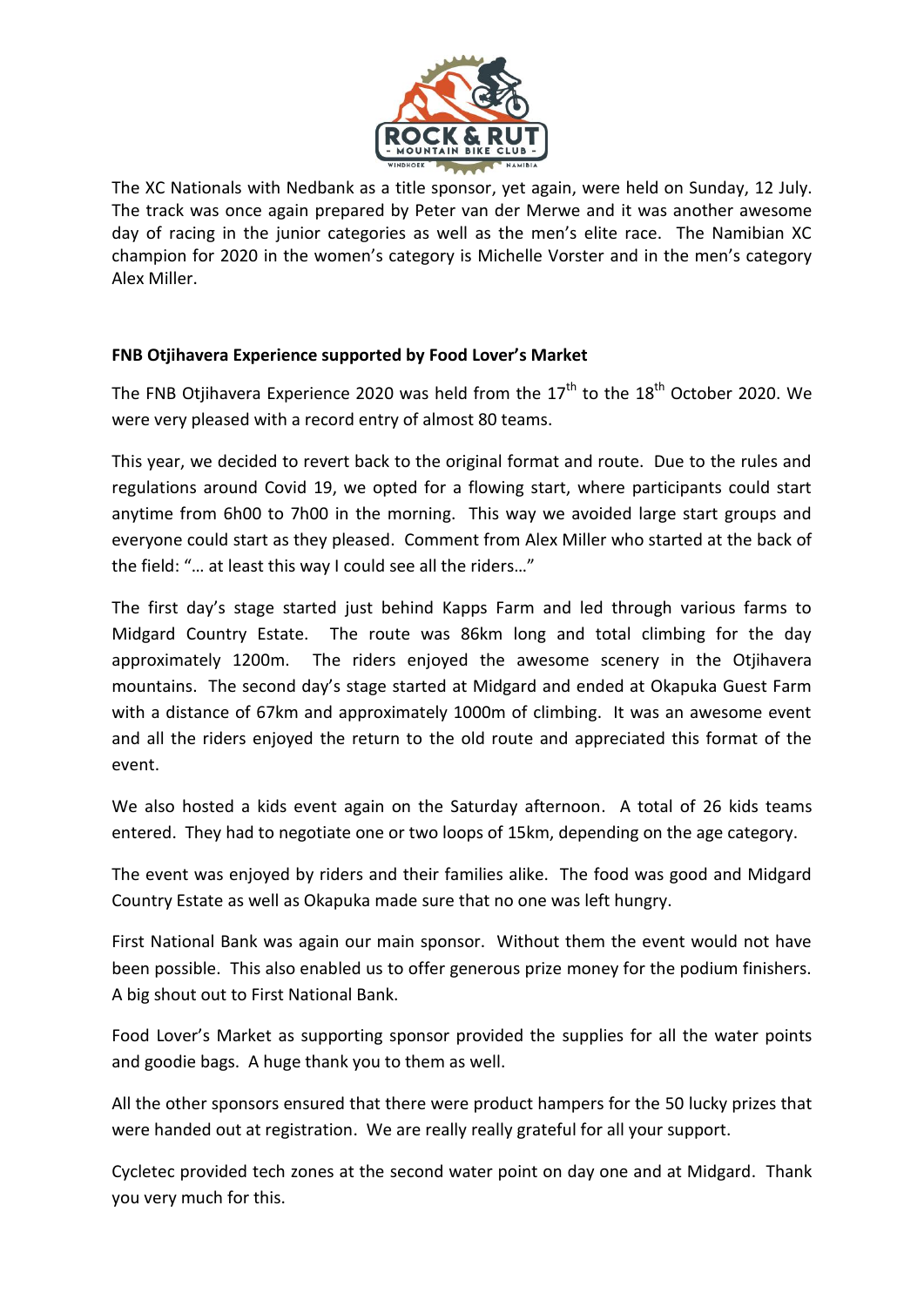

The helpers at the water points definitely also need a word of thanks.

Last but not least, I would like to extend a great big THANK YOU to Tony and Sigi Bassingthwaighte and his team for coming up with this amazing route. The marking was excellent and your assistance throughout the time leading up to and during the event was just awesome!!

## **Development**

Unfortunately I cannot say much on this topic. Covid also had a huge impact here and all plans had to be put aside.

## **Website and Social Media**

Our web site seems to be running smoothly and all teething problems sorted out. We have used the web site, our Facebook page as well as our Google Group Mail to distribute all news and announcements to our members and this seemed to have worked smoothly.

## **My Committee and helpers**

Lastly, but by no means least, a special thanks to my committee, who sacrificed a substantial amount of their personal time to plan and re-plan events and thereby ensuring the continued success of the club and mountain biking in Namibia. Thank you for your friendship and commitment to the sport:

Antje Tietz: Thank you for ensuring our books are up to date. You also played a major role in the planning and organising of Otjihavera. Thank you so much for always being there.

Marion Schonecke: Thank you for your great work organising Otjihavera and helping with registration and wherever help was needed.

Kerstin Klein: Thank you for all your effort with your assistance at race registration and keeping the members updated through social media.

Mari Koch: You keep our members informed through the Google Group. Your help with Otjihavera was also invaluable, attending to the medics and seeing to it that the water points are sufficiently stocked. Thank you very much!

Niels Serrer: You provided invaluable guidance with legal aspects, keep minutes at the meetings and are always a phone call away when I needed help. Thank you for that.